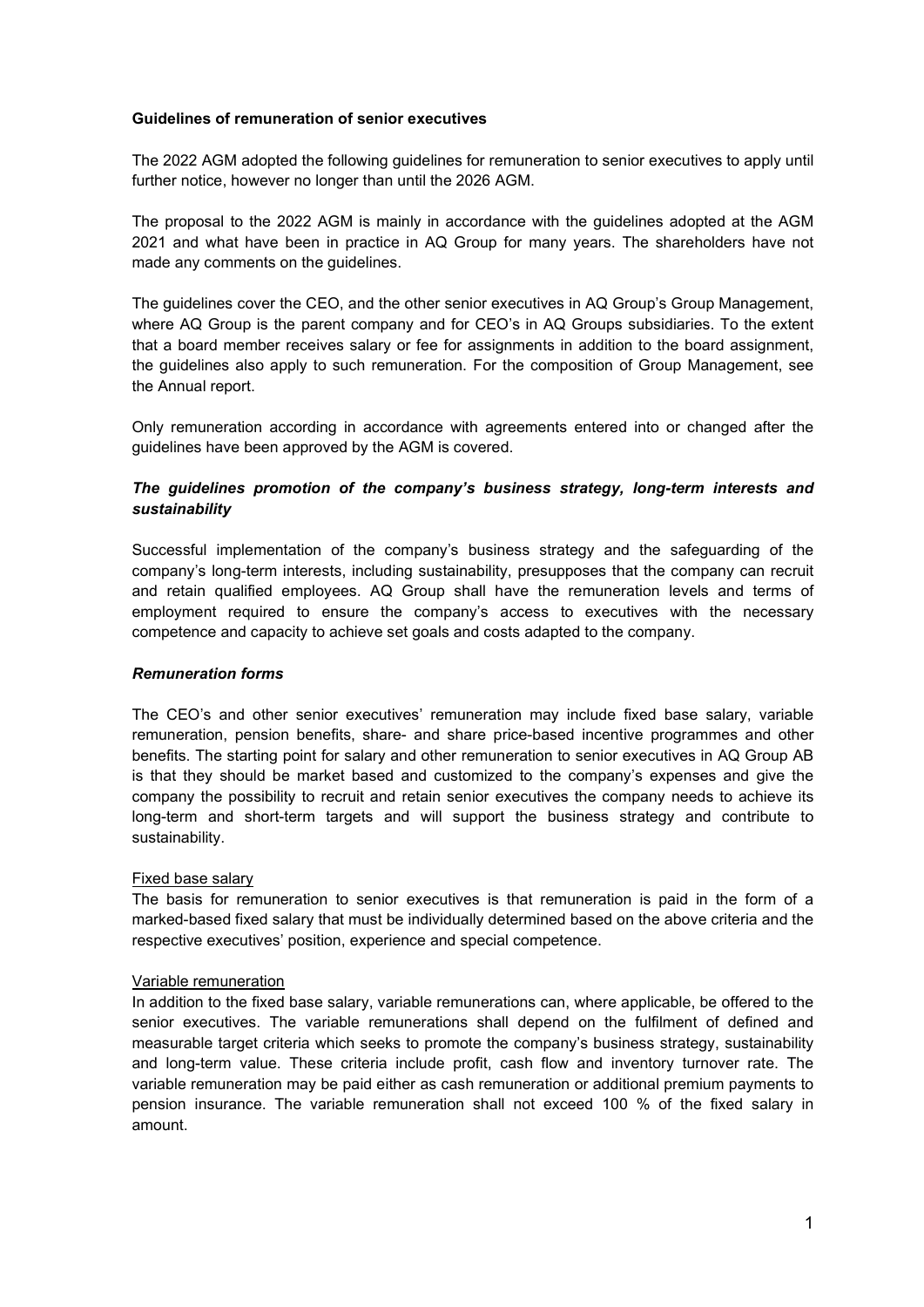## Pension benefits

The senior executives' pension terms shall be in accordance with market conditions in relation to what generally applies to the equivalent executives on the market, and also individually customized in accordance with the respective executive's position and special competence as well as adapted to the company's costs. Pension provisions shall be defined contribution and shall not exceed 35 % of the fixed salary. Occasional exceptions to this are allowed for the senior executives who have a collectively agreed pension within the ITP2 plan in Sweden.

### Non-monetary benefits

The senior executives' non-monetary benefits (e.g. mobile phones and computers) shall facilitate the work performance and correspond to what can be considered reasonable in relation to market practice.

### Share and share price-based incentive programme

All share and share price-based incentive programme shall be resolved by the General Meeting.

### Termination notice and severance pay

Fixed base salary during the notice period shall not exceed twelve months' salary for the senior executives. Severance pay does not occur.

### Salary and employment conditions for employees

In the preparation of the Board of Director's proposal for these remunerating guidelines, salary and employment conditions for employees of the company have been considered by including information on the employees' total income, the components of the remuneration and increase and growth rate over time, in the Board of Director's basis of decision when evaluating whether the guidelines and the limitations set out herein are reasonable.

#### Departures from the guidelines

The Board of Directors may derogate from the guidelines, temporarily or in fully, if there are special reasons for this in an individual case and derogation is necessary to serve the company's long term-interest, including sustainability, or assure its viability. Such deviations may occur upon a decision by the Board of Directors in the individual case, for example when hiring a new CEO or other senior executives with regard to both fixed base salary, variable remuneration and pension terms, however, taking into account that the terms must be market-based and competitive. If such derogation occurs, the derogations shall be reported in the remuneration report for the next AGM.

#### **Other**

For further information on remuneration, see note 11 in the Annual report.

## The decision-making process to determine, review and implement the guidelines

The Board of Directors has established a compensation committee. The committee's duties include to present proposals for guidelines for remuneration to senior executives. The Board of Directors shall establish a proposal of guidelines for remuneration at least every four years and present the proposal for resolution at the Annual General Meeting. The guidelines shall apply until new guidelines are adopted by the General Meeting. The Board of Directors shall also monitor and evaluate programs for variable remuneration for Group Management, the implementation of guidelines for remuneration to senior executives, as well as current remuneration structures and remuneration levels in the company. In the Board of Director's processing of and decision on